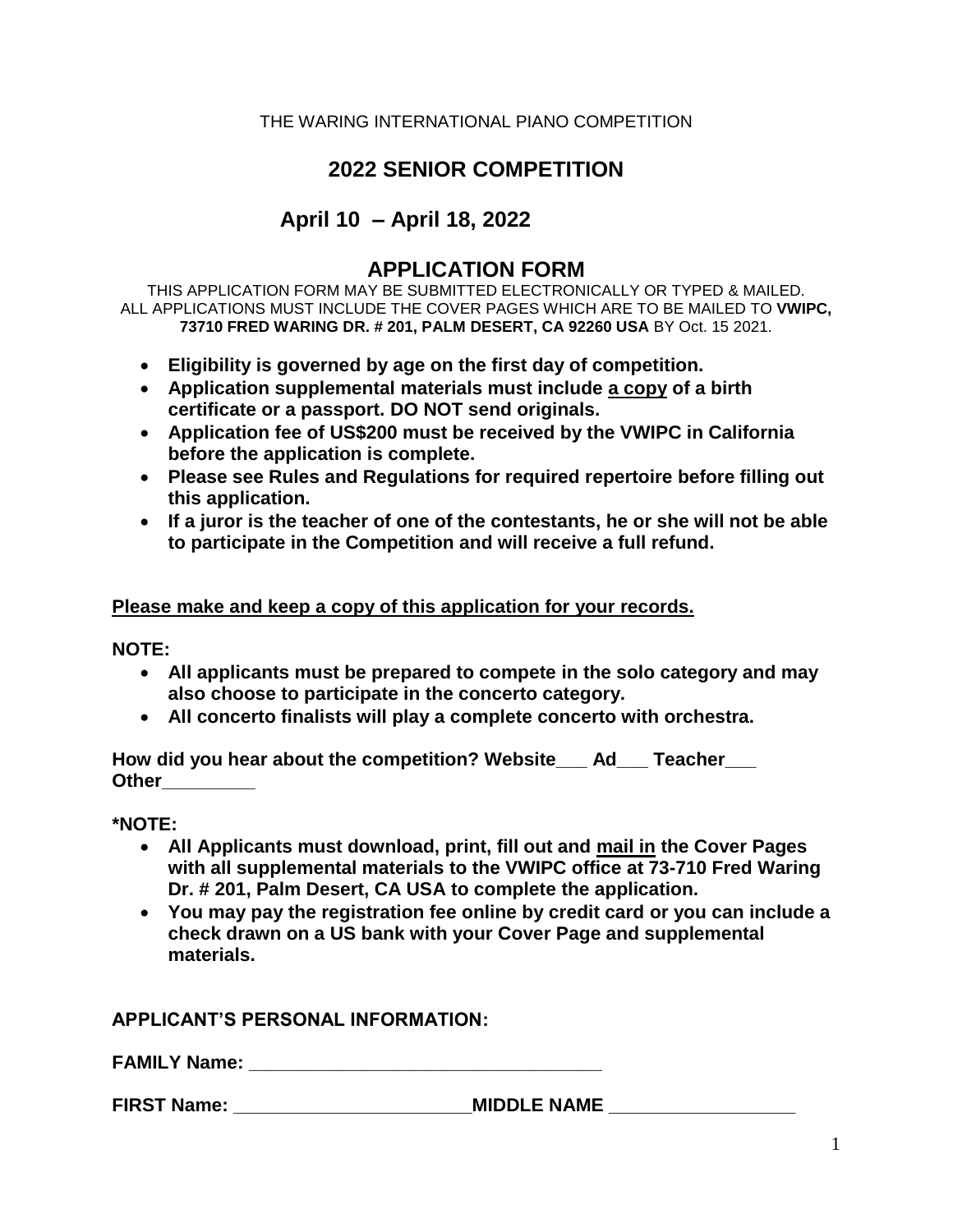|                                                     | Citizenship: __________________________________Birthplace: _____________________                                                        |
|-----------------------------------------------------|-----------------------------------------------------------------------------------------------------------------------------------------|
| <b>THESE documents.</b>                             | Social Security or Passport Number: COPY OF YOUR PASSPORT OR SOCIAL<br>SECURITY CARD MUST BE MAILED IN WITH AUDITION DVD - DO NOT EMAIL |
| Gender: Male ___ Female ___                         |                                                                                                                                         |
| Date of Birth: Year: ______ Month: _____ Day: _____ |                                                                                                                                         |
| <b>APPLICANT'S CURRENT CONTACT INFORMATION:</b>     |                                                                                                                                         |
| Telephone Country Code (if not in USA) : __________ |                                                                                                                                         |
|                                                     |                                                                                                                                         |
|                                                     |                                                                                                                                         |
|                                                     |                                                                                                                                         |
| <b>Complete Mailing Address:</b>                    |                                                                                                                                         |
|                                                     |                                                                                                                                         |
| State or Province: _______________                  |                                                                                                                                         |
|                                                     | Zip or Postal Code: ____________________Country: ____________________                                                                   |
| ABOVE):                                             | APPLICANT'S PERMANENT CONTACT INFORMATION (IF DIFFERENT FROM                                                                            |
| Telephone Country Code (if not in USA) : _________  |                                                                                                                                         |
|                                                     |                                                                                                                                         |
|                                                     |                                                                                                                                         |
|                                                     |                                                                                                                                         |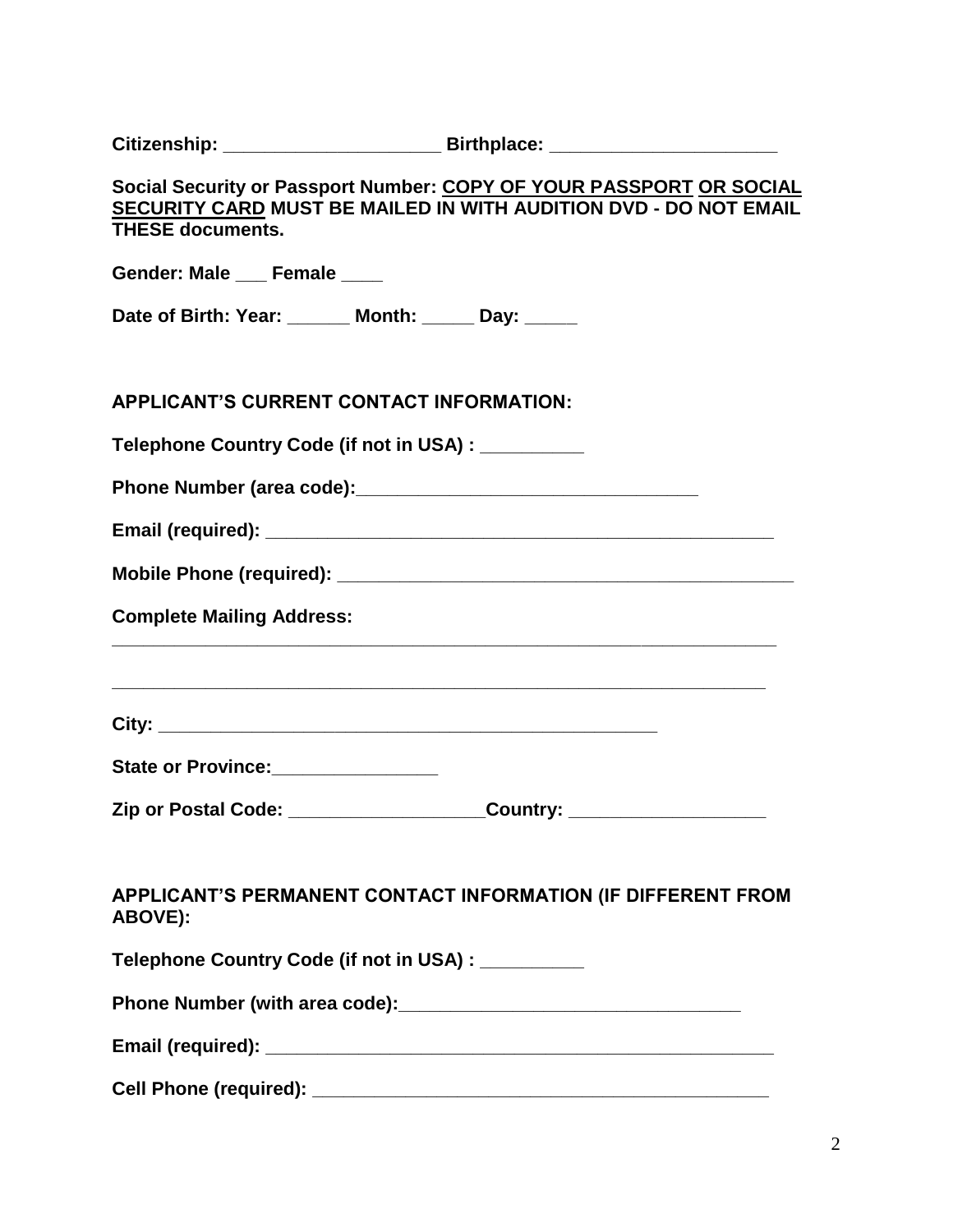|                                | Zip or Postal Code: ________________________Country: ___________________________ |
|--------------------------------|----------------------------------------------------------------------------------|
| <b>NAMES OF PIANO TEACHERS</b> | <b>DATES OF STUDY:</b>                                                           |
|                                |                                                                                  |
|                                |                                                                                  |
| $\overline{\mathbf{3.}}$       |                                                                                  |
| 4. $\overline{\phantom{a}}$    |                                                                                  |

BIOGRAPHICAL INFORMATION: Please write 150 word summary - you may include performances, prizes, honors and non-musical interests.

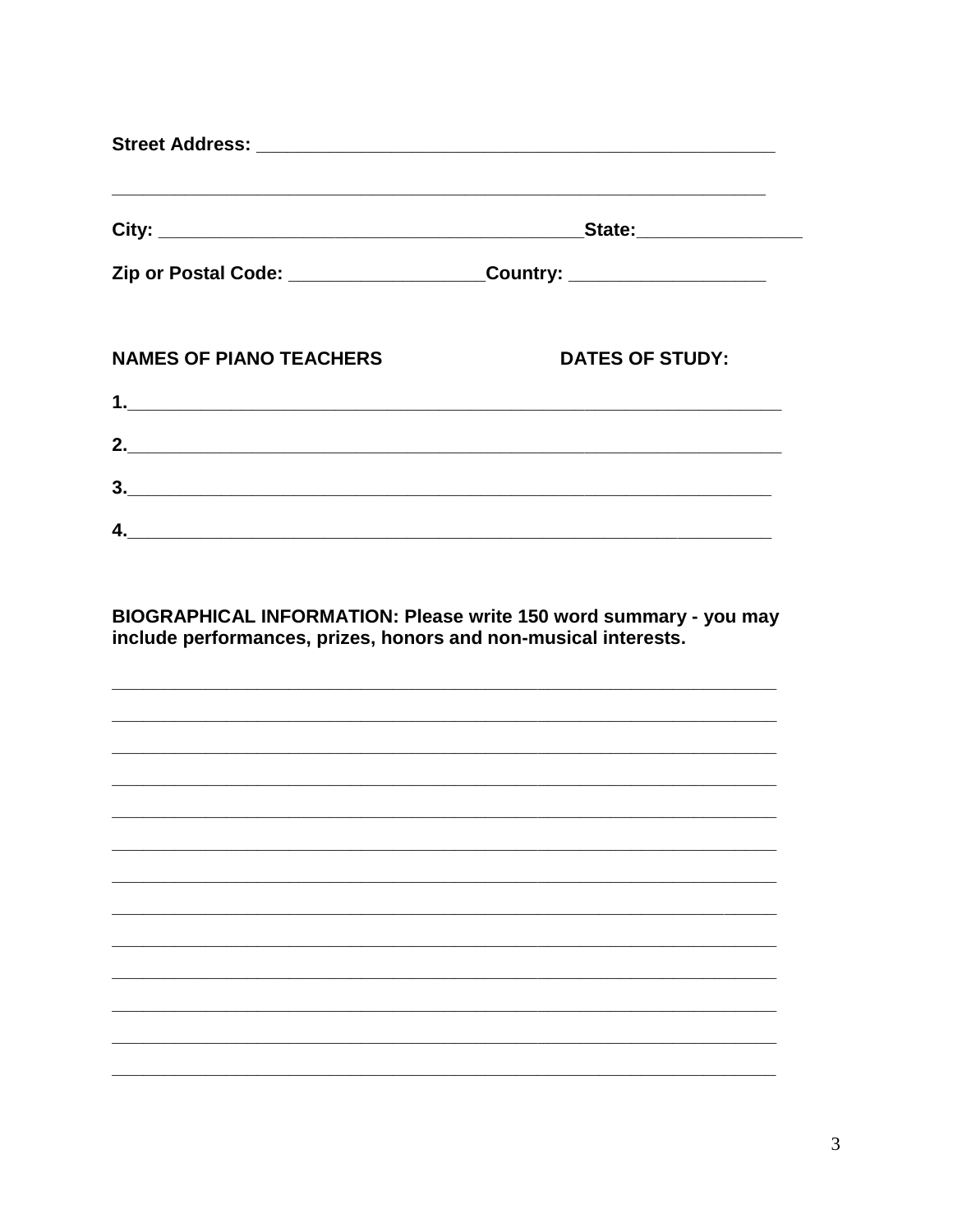## **APPLICATION DVD:**

**The application DVD must include 30 minutes of repertoire. Preliminary audition repertoire may be different from the works you plan to perform during the competition. All applicants will be assigned an ID number. Our preliminary judges will know you ONLY by that ID number. The preliminary judges will choose the contestants based only on what they hear from the DVD. They will not have any information on your awards, education, age, nationality or gender. Only the staff and artistic director will "see" the DVD. (See PRELIMINARY DVD REQUIREMENTS in the RULES AND REGULATIONS for required repertoire and instructions on the recording format).**

**\_\_\_\_\_\_\_\_\_\_\_\_\_\_\_\_\_\_\_\_\_\_\_\_\_\_\_\_\_\_\_\_\_\_\_\_\_\_\_\_\_\_\_\_\_\_\_\_\_\_\_\_\_\_\_\_\_\_\_\_\_\_\_\_**

**List your works below using a separate Number for each work. List the works in the EXACT playing order that is on the DVD. The étude must be the first piece on the DVD. Please include the composer, full title (with key and movements), catalog #, and playing time.**

| <b>Composer</b>           | Title & Catalog #<br>(with movements)                                                                       | <b>Playing time</b>          |
|---------------------------|-------------------------------------------------------------------------------------------------------------|------------------------------|
| <b>SAMPLES:</b><br>Chopin | Ballade No. 1 in g minor, Opus 23                                                                           | 9'20                         |
| <b>Beethoven</b>          | Sonata in f minor, Opus 2 no. 1<br><b>Allegro</b><br><b>Adagio</b><br><b>Menuetto</b><br><b>Prestissimo</b> | 5'54<br>5'19<br>3'12<br>4'26 |

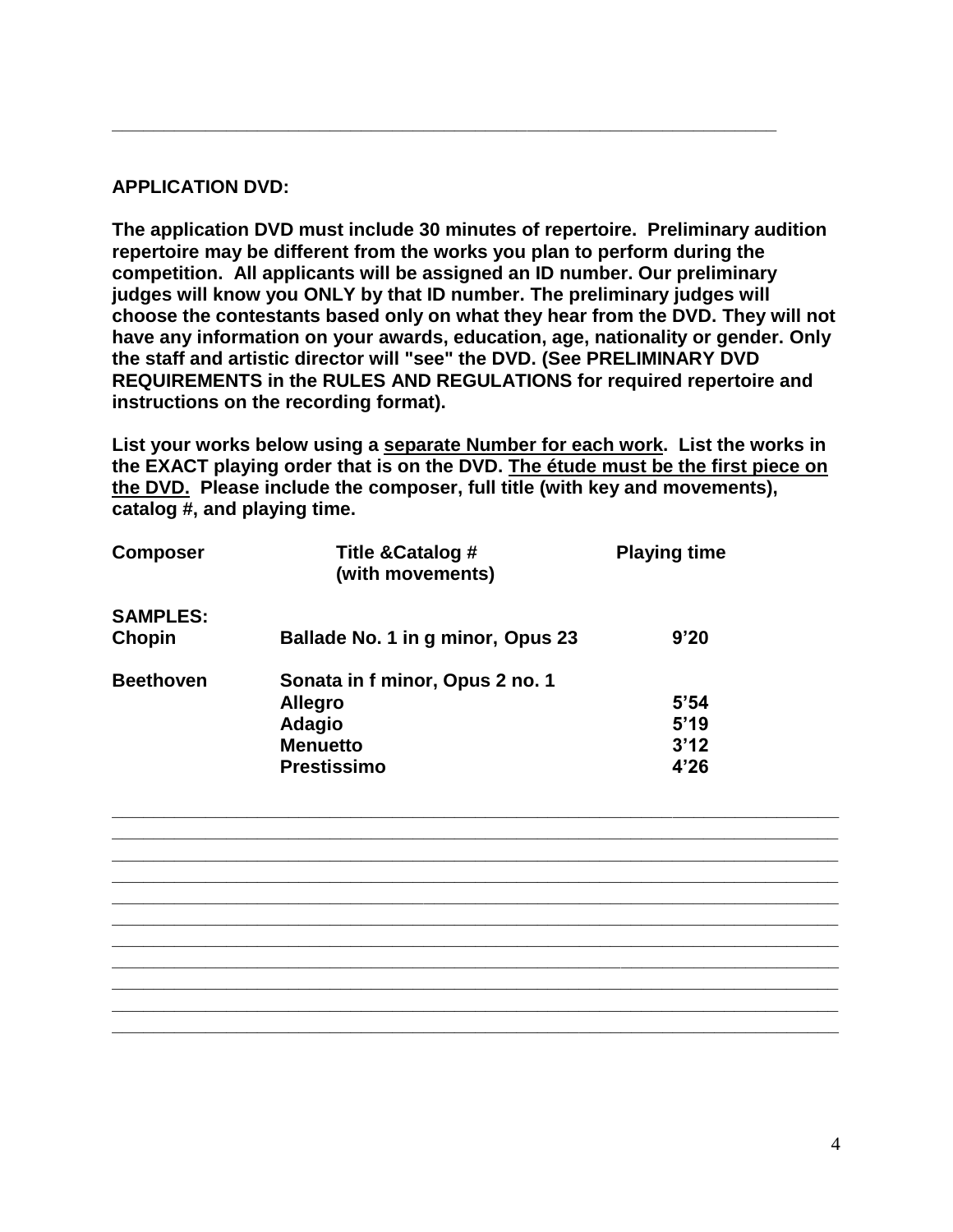**COMPETITION REPERTOIRE:** 

| SOLO: At least 75 minutes of diverse repertoire from the following periods: |  |  |  |  |  |  |
|-----------------------------------------------------------------------------|--|--|--|--|--|--|
|                                                                             |  |  |  |  |  |  |

- 
- 1) Baroque or Classical;<br>2) Major Romantic work or group;
- 3) Works written after 1920

**ROUND I (30 MINUTES)** 

| <b>Composer</b> | <b>Complete Title &amp; Catalog #</b> | <b>Playing time</b> |
|-----------------|---------------------------------------|---------------------|
|                 | (with movements)                      |                     |

ROUND II (45 MINUTES) - Repertoire Must Be Different from Round I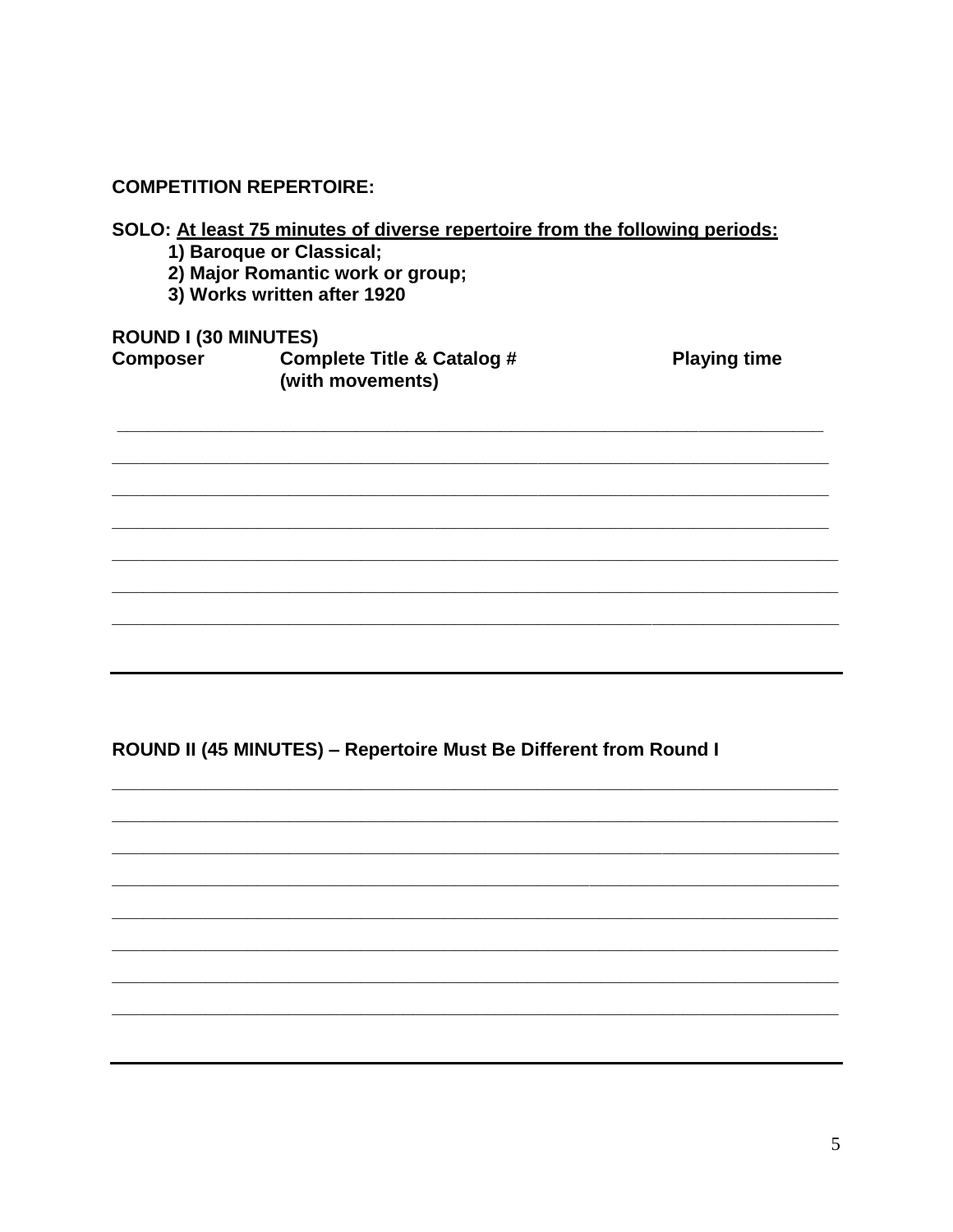# **ROUND III (45 MINUTES): FINALS – Selected repertoire from Rounds I & II may be repeated.**

#### **\_\_\_\_\_\_\_\_\_\_\_\_\_\_\_\_\_\_\_\_\_\_\_\_\_\_\_\_\_\_\_\_\_\_\_\_\_\_\_\_\_\_\_\_\_\_\_\_\_\_\_\_\_\_\_\_\_\_\_\_\_\_\_\_\_\_\_\_\_\_ CONCERTO:**

 **One work for piano and orchestra played from memory chosen from the following:** 

**\_\_\_\_\_\_\_\_\_\_\_\_\_\_\_\_\_\_\_\_\_\_\_\_\_\_\_\_\_\_\_\_\_\_\_\_\_\_\_\_\_\_\_\_\_\_\_\_\_\_\_\_\_\_\_\_\_\_\_\_\_\_\_\_\_\_\_\_\_\_ \_\_\_\_\_\_\_\_\_\_\_\_\_\_\_\_\_\_\_\_\_\_\_\_\_\_\_\_\_\_\_\_\_\_\_\_\_\_\_\_\_\_\_\_\_\_\_\_\_\_\_\_\_\_\_\_\_\_\_\_\_\_\_\_\_\_\_\_\_\_ \_\_\_\_\_\_\_\_\_\_\_\_\_\_\_\_\_\_\_\_\_\_\_\_\_\_\_\_\_\_\_\_\_\_\_\_\_\_\_\_\_\_\_\_\_\_\_\_\_\_\_\_\_\_\_\_\_\_\_\_\_\_\_\_\_\_\_\_\_\_**

- o **Beethoven Concerto No. 4 in G Major, Opus 58**
- o **Rachmaninoff Concerto No. 1 in f # minor**
- o **Ravel Concerto in g minor**
- o **Prokofiev Concerto No. 1 in Db Major**
- **The first round will be played with second piano accompaniment. All concerto contestants will get 50 minutes rehearsal with the 2nd piano accompanist at least one day prior to competing.**

#### **Note:**

**Three finalists will perform their complete concerto with orchestra, with one rehearsal.**

**Chosen Work for Piano & Orchestra:**

| Composer | Complete Title & Catalog $#$ | <b>Playing time</b> |  |  |
|----------|------------------------------|---------------------|--|--|
|          | (with movements)             |                     |  |  |

**MASTER CLASS: Competitors who perform in the first round but are not advanced to the second solo round are offered the opportunity to perform in a master class with one of the competition judges.**

**Any work originally scored for solo piano. (Use same format as above to list repertoire)**

**\_\_\_\_\_\_\_\_\_\_\_\_\_\_\_\_\_\_\_\_\_\_\_\_\_\_\_\_\_\_\_\_\_\_\_\_\_\_\_\_\_\_\_\_\_\_\_\_\_\_\_\_\_\_\_\_\_\_\_\_\_**